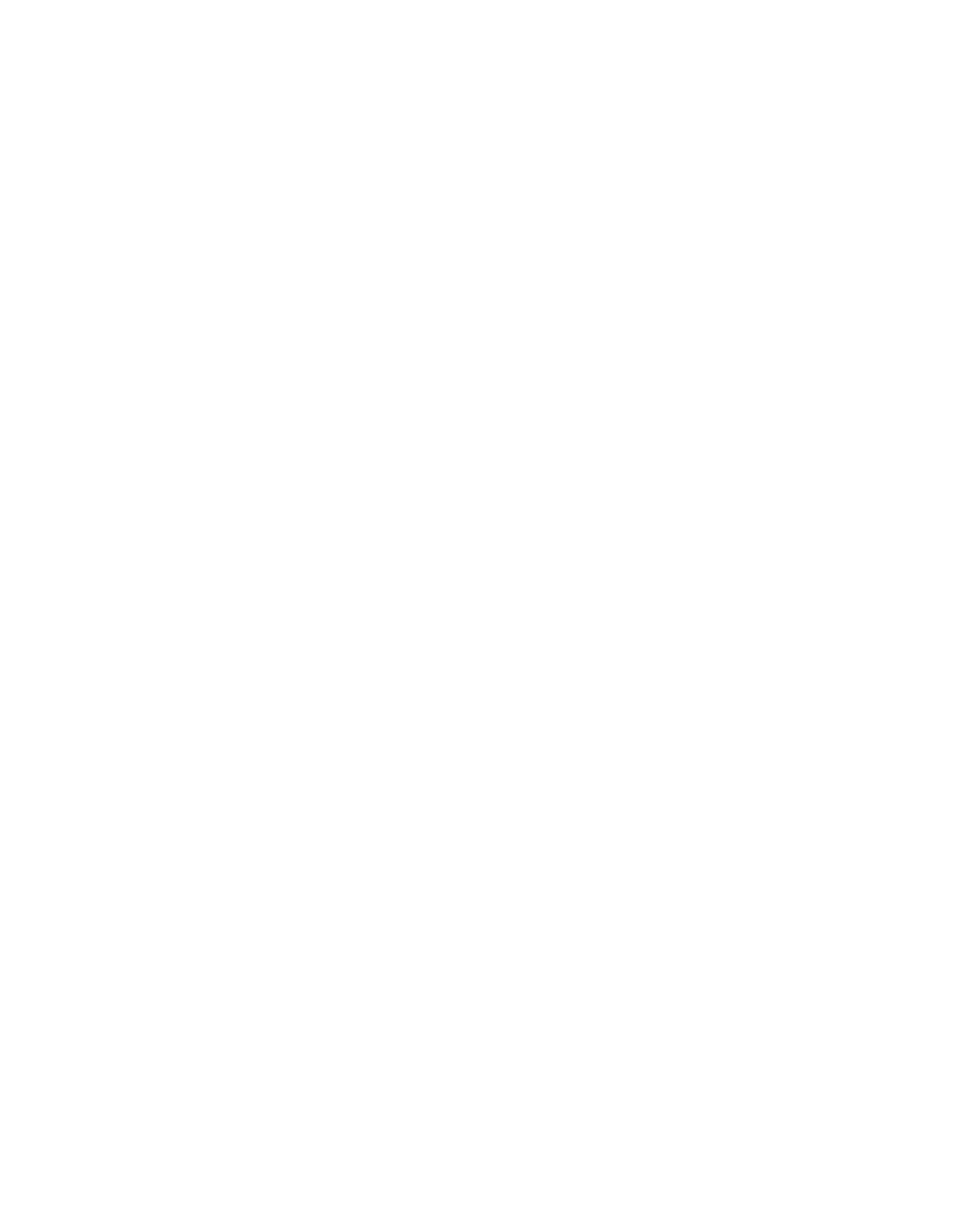## **INTRODUCTION**

The MFJ-220 SWR Analyzer is an easy to operate, versatile test instrument for analyzing nearly any 50Ω RF system using customized frequency ranges. You must select an operating range for the MFJ-220 between the minimum and maximum frequencies listed in the following chart.

| <b>Minimum</b> | <b>Maximum</b> |
|----------------|----------------|
| 23.3 MHz       | 49.5 MHz       |
| 44.4 MHz       | 91.7 MHz       |
| 66.6 MHz       | 134.9 MHz      |
| 136.0 MHz      | 259.3 MHz      |
| 184.88 MHz     | 351.32 MHz     |

The chosen frequency range can be modified (within the selected band) by adjusting the internal control resistors. In addition the MFJ-220 can be used as a signal source.

| M FJ-220<br>Rev. 1.00       |  |  |
|-----------------------------|--|--|
|                             |  |  |
| MFJ-Enterprises<br>(c) 2000 |  |  |
|                             |  |  |

The MFJ-220 combines three basic circuits; a voltage controlled oscillator, a 50 $\Omega$  RF bridge, and a calibrated bridge unbalance indicator. This combination of circuits allows measurement of the SWR (referenced to 50Ω) of any load connected to the ANTENNA connector.

The MFJ-220 displays the actual frequency on the LCD.

The MFJ-220 has a N-type connector for the antenna.

The MFJ-220 can be used to adjust or measure the following:

- Antennas: SWR, resonant frequency, bandwidth
- Amplifiers: Input and output networks
- Coaxial transmission lines:SWR, velocity factor, losses, resonance
- Networks: SWR, resonant frequency, bandwidth
- Stubs: Resonant frequency

**WARNING: Please read this manual thoroughly before using this instrument. Failure to follow the operating instructions may cause false readings or cause damage to this unit.**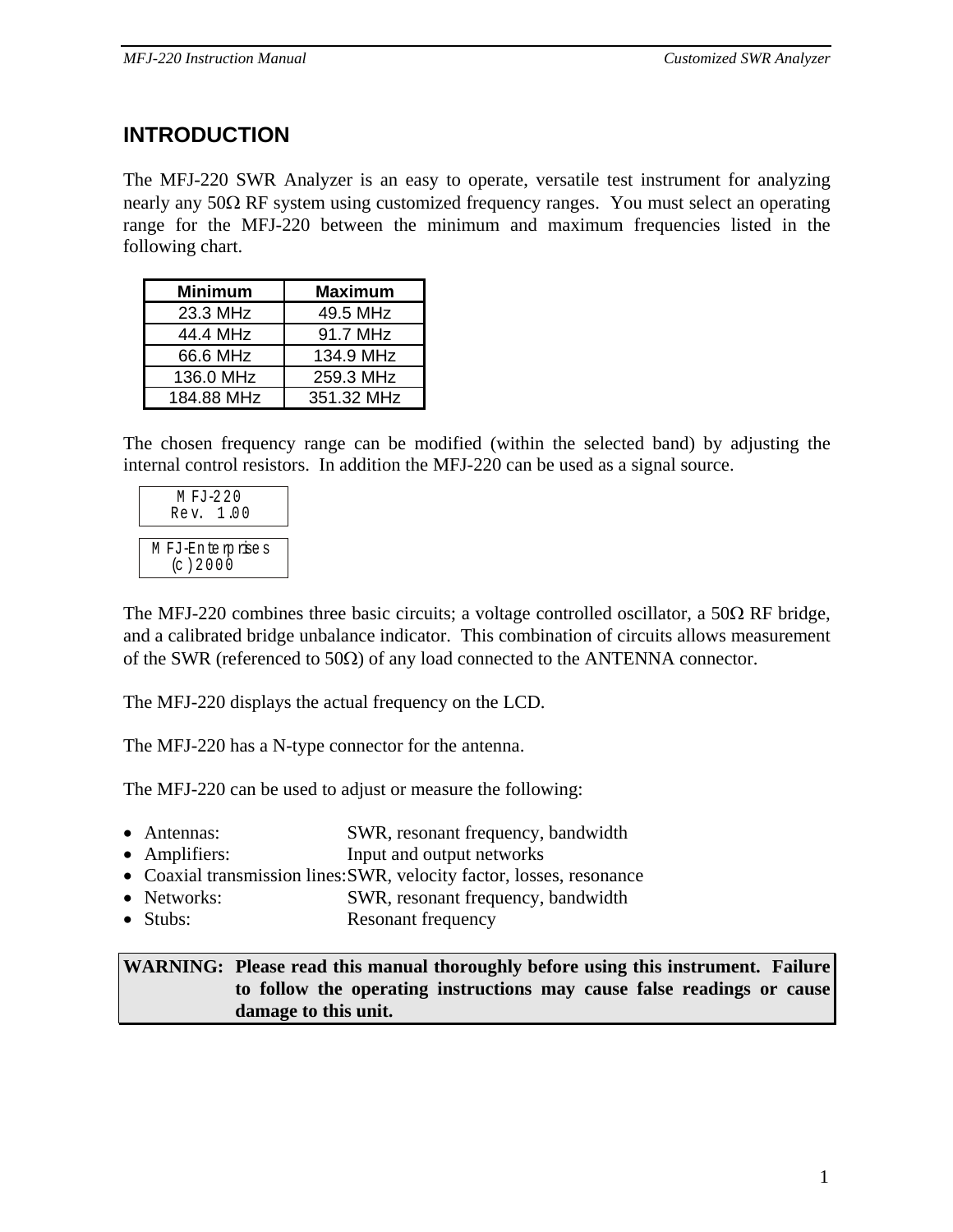## **POWERING THE MFJ-220**

The MFJ-220 requires between 13.7 and 18 volts for proper operation. Any power supply used with the MFJ-220 must be capable of supplying 34 mA of current. An optional power supply, the MFJ-1315 B (supplying 15 volts for loads driving such a current), is available from MFJ Enterprises, Inc. or authorized MFJ dealers.

The battery level will be indicated by the display in in the power up.

**Voltage OK** 

The MFJ-220 has a standard 2.1 mm DC coaxial jack at the bottom of the case. This jack is labeled **15VDC** and has the word **POWER** near it. A pictorial polarity marking appears on the case near the power jack. The outside conductor of the plug must connect to the negative supply voltage and the center conductor of the plug must connect to the positive voltage. If ten AA 1.5 volt batteries are connected, the batteries will be automatically disconnected when an external power plug is inserted in this jack.

SWR measurement will be inaccurate when the supply voltage falls below 13.7 volts. To avoid false readings maintain fresh batteries and *always* use the correct power supply. If the power supply falls below the minmimum required level it will be indicated on the display.

**Voltage LOW** 

**WARNING: Never apply AC, unfiltered or incorrectly polarized DC to this jack. Peak voltage must never exceed 18 volts.**

#### **Power saving**

The unit will fall in a power saving mode seven minutes after the power is turned ON. It will be indicated with a blinking **SLP** sign.



The power should be turned back ON again to reinitialize operations.

## **BATTERY INSTALLATION**

To install a batteries, first turn the unit **OFF**. Remove the six phillips head screws of the case. Insert the batteries securely into the battery holder.

**Carefully check to ensure any wires are not pinched between the cover and the chassis.**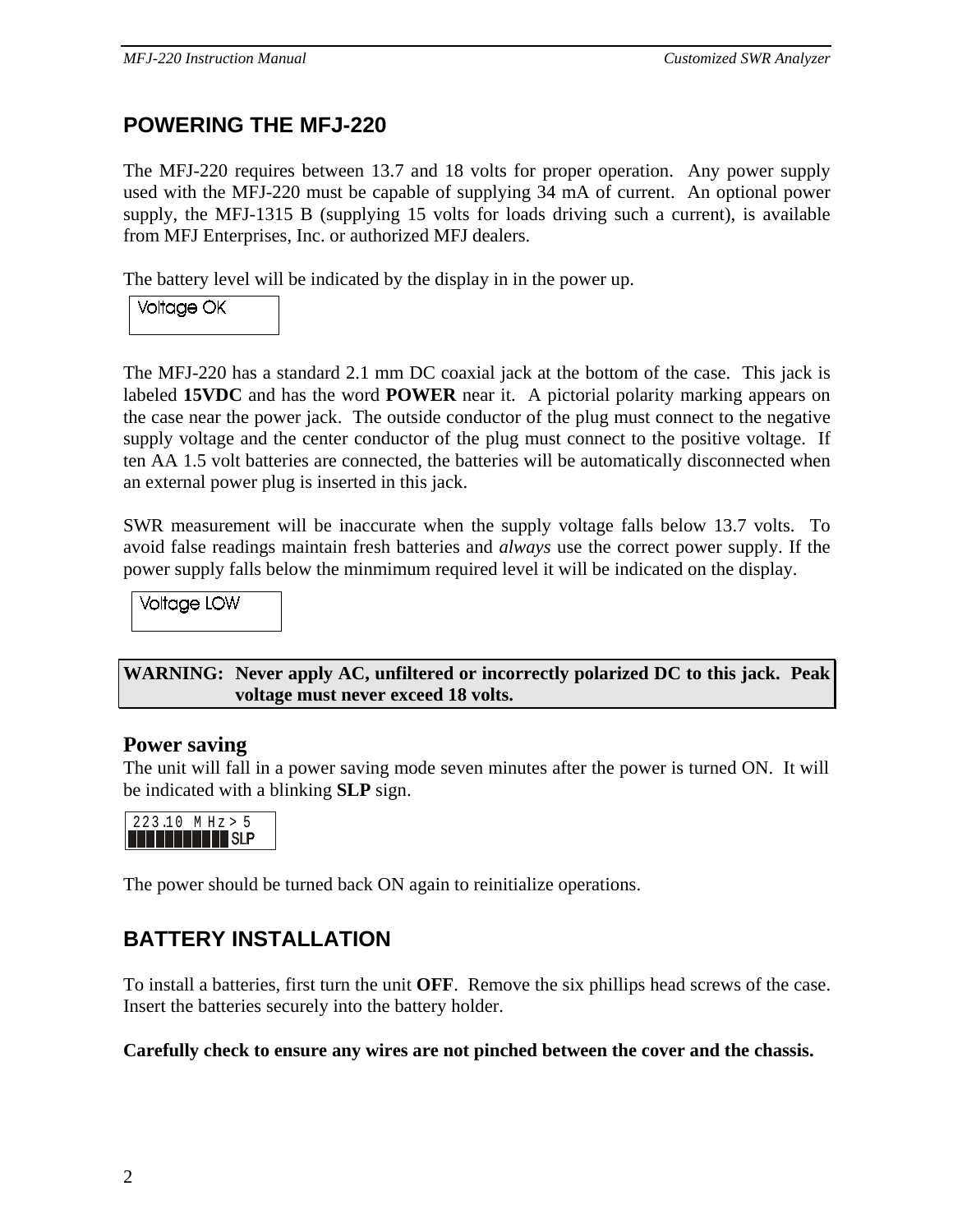After the batteris are installed, reinstall the six cover screws.

MFJ recommends the use of ten 1.5V ALKALINE batteries to reduce the risk of equipment damage from battery leakage. Avoid leaving any batteries in this unit during periods of extended storage. *Remove weak batteries immediately!*

When using a battery with this unit, quickly make a measurement and turn the unit off. If the unit is left on for long periods of time, battery life may be short.

## **OPERATION OF THE MFJ-220**

After the MFJ-220 is connected to a proper power source the red ON/OFF button can be depressed to apply power. When pressed, the red button should lock into position.

The **ANTENNA** connector (N-type) on the top of the MFJ-220 provides the SWR bridge output connection. To measure SWR, this connector must be connected to the load or device under test.

#### **WARNING: Never apply power to the "ANTENNA" connector.**

#### **SWR and the MFJ-220**

Some understanding of transmission lines and antenna behavior is necessary to use the MFJ-220 properly. For a thorough explanation the ARRL Handbooks or other detailed textbooks can be used for reference.

Since nearly all feedlines and radio equipment used in amateur service are  $50\Omega$ , this instrument is designed to measure the system SWR normalized to 50 $\Omega$ . The SWR will vary with the ratio of source to load impedance. For example a  $150\Omega$  resistive load placed across the **ANTENNA** connector will give an SWR reading of 3:1.

The MFJ-220 measures the actual SWR. The load must be  $50\Omega$  of pure resistance for a meter reading of 1:1. The common misconception that  $25\Omega$  of reactance and  $25\Omega$  of resistance in a load will give a 1:1 SWR is absolutely *not* true. The actual SWR in this condition will be measured as 2.6:1 . The MFJ-220 is not "fooled" by mixtures of reactive and resistive loads.

Another common misconception is that changing a feedline's length will change the SWR. A feedline impedance of 50Ω and a load impedance of 25Ω produces an SWR of 2:1. The SWR will remain 2:1 even if the feedline length is changed. **If line loss is low** it is perfectly acceptable to make SWR measurements at the transmitter end of the feedline. The feedline does not have to be any particular length. As line loss increases, and as SWR increases, error is introduced into the SWR reading. The error causes the measured SWR reading to appear *better* than the actual SWR at the antenna. Refer to the section on Estimating Transmission Line Loss.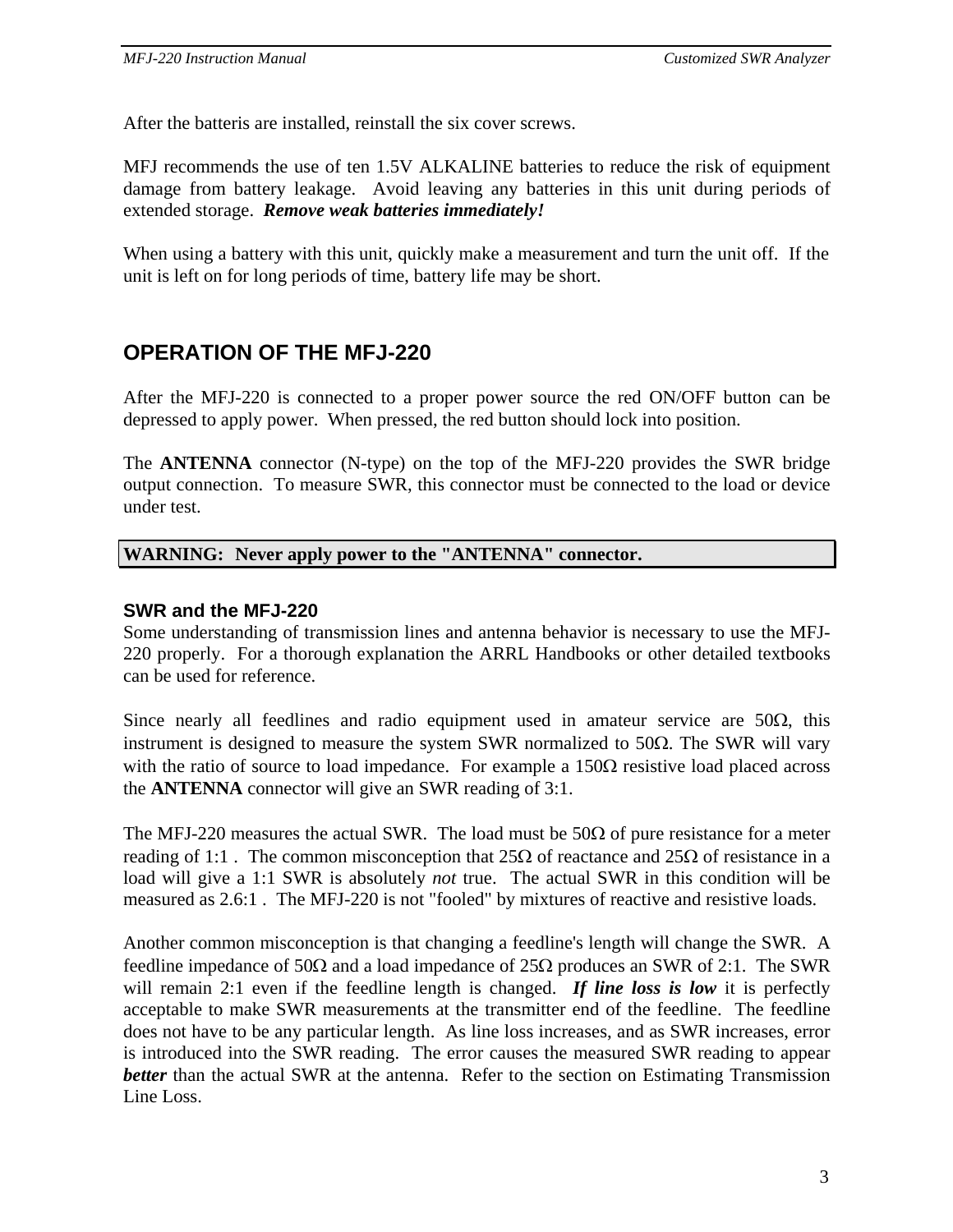If changing feedline length changes the SWR reading, one or more of the following must be true:

- The feedline is not  $50\Omega$ .
- The bridge is not set to measure  $50\Omega$ .
- The line losses are significant.
- The feedline is acting like part of the antenna system and radiating RF.

Feedlines with very low losses, such as air insulated transmission lines, will not have much loss even when operating with a high SWR. High loss cables, such as small polyethylene dielectric cables like RG-58, rapidly lose efficiency as the SWR is increased. With high loss or long feedlines it is very important to maintain a low SWR over the entire length of the feedline.

SWR adjustments have to be made at the antenna, since any adjustments at the transmitter end of the feedline can not affect the losses, nor the efficiency, of the antenna system.

#### **Measuring SWR**

The MFJ-220 will measure the standing wave ratio (SWR) of any load referenced to  $50\Omega$ . The SWR can be measured on any frequency in your selected range. No other devices are required. The maximum SWR read will be five. The SWR measured will be indicated additionally by a bargraph on the display.



To measure the SWR on a predetermined frequency, adjust the **TUNE** control to the desired frequency. Read the SWR from the graphic display.

To find the lowest SWR, adjust the frequency until the SWR reading reaches the lowest value. Read the frequency of the lowest SWR from the graphic display.

#### **Customizing the Frequency Range**

The MFJ-220 uses a variable controlled oscillator to generate a signal source of around 6 dBm. The lower and upper frequency limits are set at the factory per the customer's request. Please refer to the chart on page 1 for minimum and maximum frequencies within your band.

To custom set the frequency range, first turn the unit **OFF**. Remove the 6 phillips head screws on each side of the case and remove the cover. If the batteries are installed, remove them next. Carefully unscrew the two philips screws that secure the battery holder. As soon the battery holder is released, gently hold the case and the box over a non conductive surface.

The setting procedure is dependent of the relationship between the desired maximum frequency and the current minimum frequency *or* at the same time the desired minimum frequency and the current maximum frequency.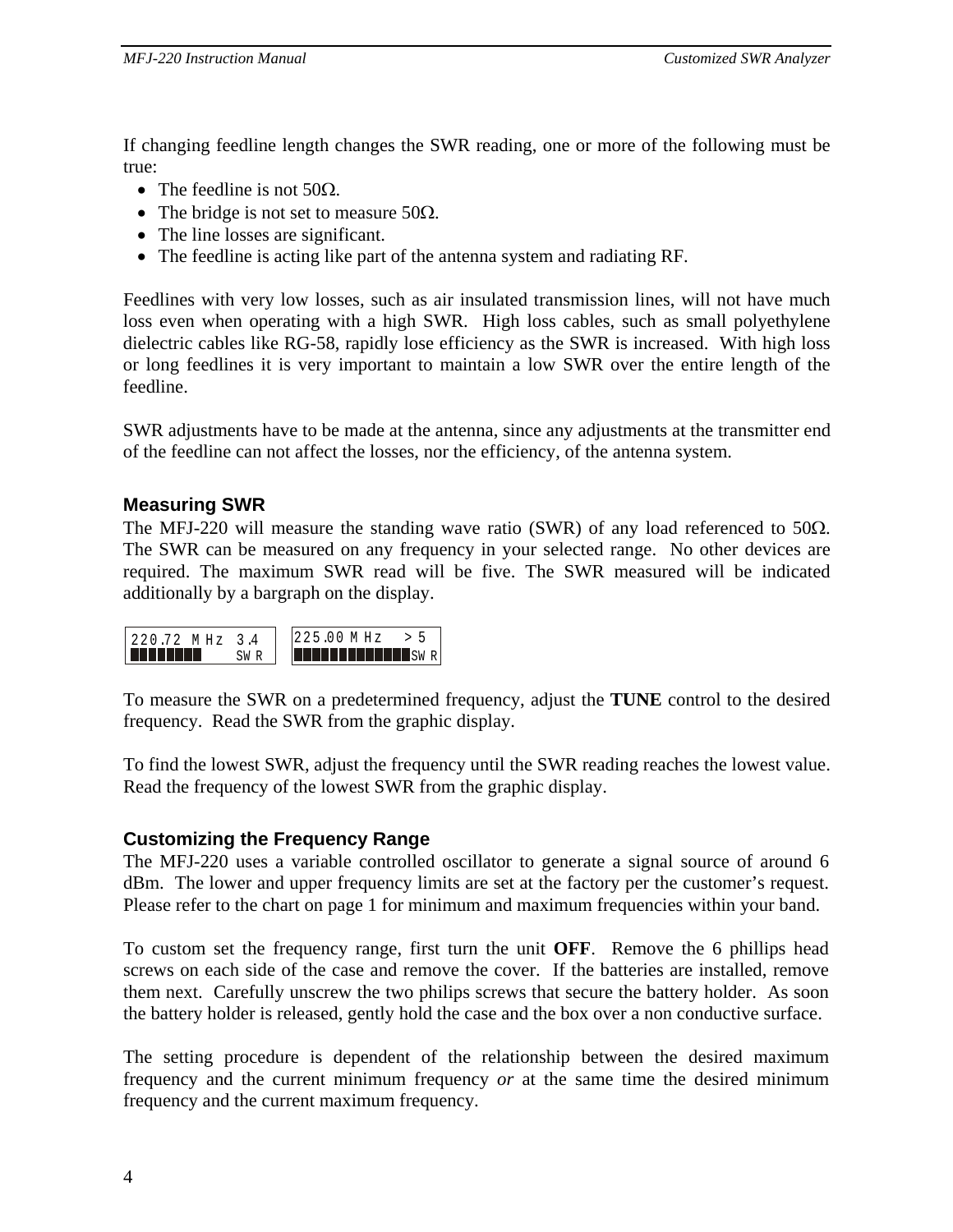To customize a maximum frequency lower than the minimum frequency already set follow the procedure establish in **B**.

To customize a minimum frequency higher than the maximum frequency already set first set the higher frequency as is indicated in **A**.

Your frequency limits setting should be at least in one of the following:

#### **A. The desired maximum frequency is higher than the current lower frequency and/or the desired minimum frequency is higher than the current lower frequency.**

Turn the power **ON**. First, set the desired maximum frequency by adjusting the **TUNE** control to the highest available frequency. Find the trimmer resistor labeled **R1. R1** is located near the center of the PC board. With a tuning tool, adjust the trimmer **(R1)** to the desired maximum frequency using the LCD.

Next, set the minimum frequency. Adjust the **TUNE** control to the lowest available frequency.Find the trimmer resistor labeled **R2**. **R2** is located close to R1. With a tuning tool, adjust **R2** to the desired minimum frequency using the LCD.

**Note:** The wiper on **R1** should always lead or be turned further clockwise than the wiper on **R2.**

Check that the frequency limits set up, match the desired frequencies. If they do not, then reset to the default frequencies.

After the desired limits are obtained, turn the power **OFF**, reinstall the battery holder and the 6 cover screws, while making sure the wires are not pinched between the cover and the chassis.

#### **B. The desired maximum frequency is lower than the current lower frequency and/or the desired minimum frequency is lower than the current lower frequency.**

Turn the power **ON**. First, set the desired minimum frequency by adjusting the **TUNE** control to the lowest available frequency. Find the trimmer resistor labeled **R2**. **R2** is located near the center of the PC board. With a tuning tool, adjust the trimmer **(R2)** to the desired minimum frequency using the LCD.

Next, set the maximum frequency. Adjust the **TUNE** control to the maximum available frequency..Find the trimmer resistor labeled **R1**. **R1** is located close to R2. With a tuning tool, adjust **R1** for the desired maximum frequency using the LCD.

**Note:** The wiper on **R1** should always lead or be turned further clockwise than the wiper on **R2.**

Check that the frequency limits set up, match the desired frequencies. If they do not, then reset to the default frequencies.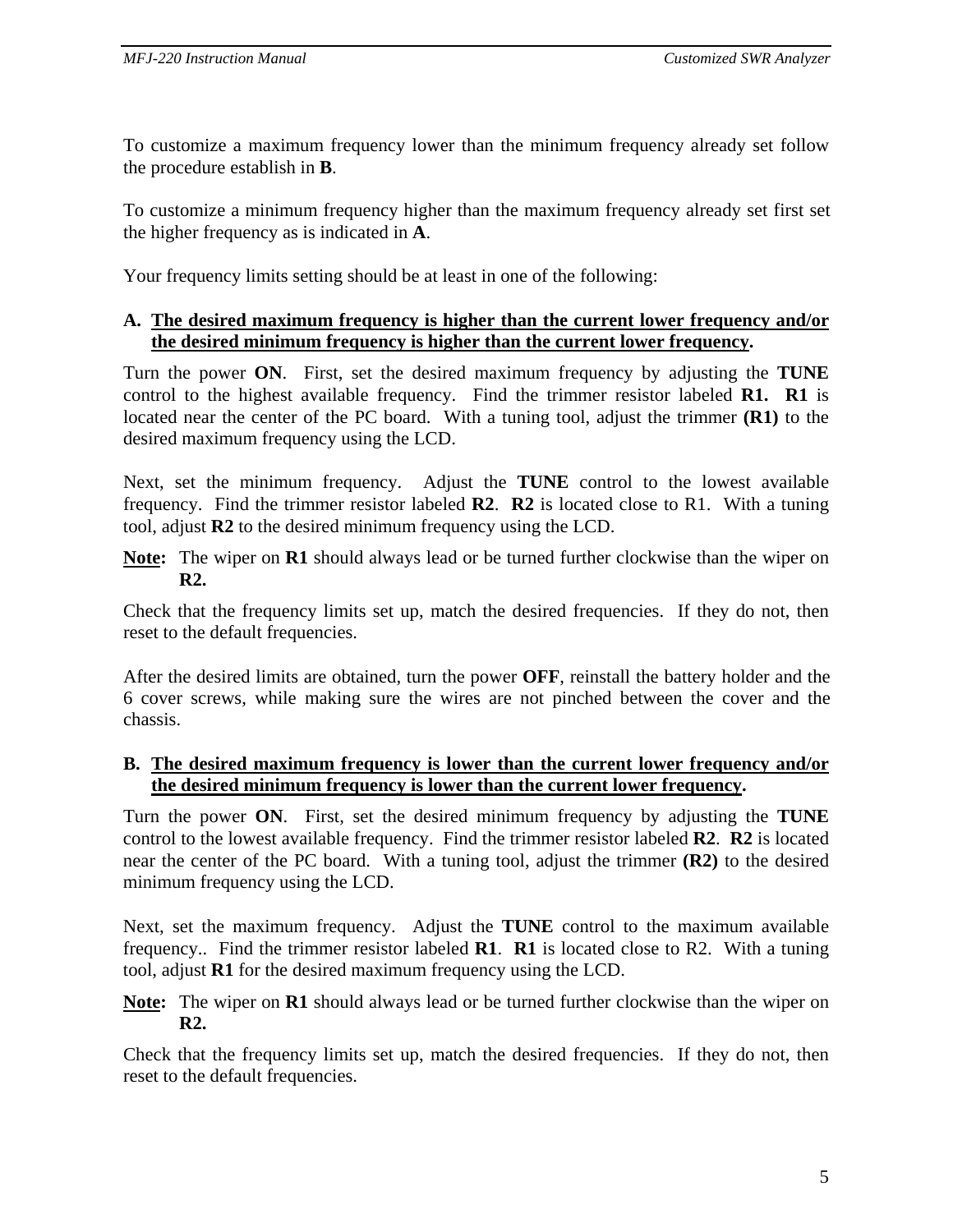After the desired limits are obtained, turn the power **OFF**, reinstall the battery holder and the 6 cover screws, while making sure the wires are not pinched between the cover and the chassis.

## **ADJUSTING SIMPLE ANTENNAS**

Most antennas are adjusted by varying the length of the elements. Most home made antennas are simple verticals or use a dipole or quad for the driven element. Most types of elements can be easily adjusted.

#### **Dipoles**

Dipole elements are balanced radiators. It is a good idea to install a balun at the feedpoint of any balanced dipole element fed directly with coaxial line. The balun can be as simple as a string of very low permeability beads, a low permeability ferrite sleeve, a 1/4 wave sleeve balun, or several turns of miniature coax in a small (less than one inch) diameter coil.

Metallic objects or lossy dielectrics in the immediate vicinity of a dipole and the diameter of the element influences the feedpoint impedance of a dipole and the feedline's SWR. Typically, dipoles have an SWR below 1.5:1.

In general, length is the only adjustment of a dipole antenna. If the antenna is too long it will resonate too low in frequency, and if it is too short it will resonate too high in frequency.

#### **Quad Elements**

Quad elements are also balanced radiators. It is a good idea to put a balun at the feedpoint of any quad element that is fed with coaxial line. The balun can be as simple as a string of very low permeability beads, a low permeability ferrite sleeve, a 1/4 wave sleeve balun, or several turns of miniature coax in a small (less than one inch) diameter coil.

Metallic objects or lossy dielectrics in the immediate vicinity of a quad element and the diameter of the material used to construct the element will influence the feedpoint impedance of the quad and the feedline's SWR. Typically unmatched quad elements have an SWR below 2:1.

The only matching adjustment of a quad is the length of the loop. If the antenna circumference is too long it will resonate too low in frequency, and if it is too short it will resonate too high in frequency. The impedance can be modified with stubs or "Q" sections.

#### **Verticals**

Verticals for RF are generally unbalanced ground plane types. They usually have a main vertical element and at least three radials or counterpoises. Verticals are tuned in a manner similar to dipoles, lengthening the element moves the frequency lower, and shortening the element moves the frequency higher.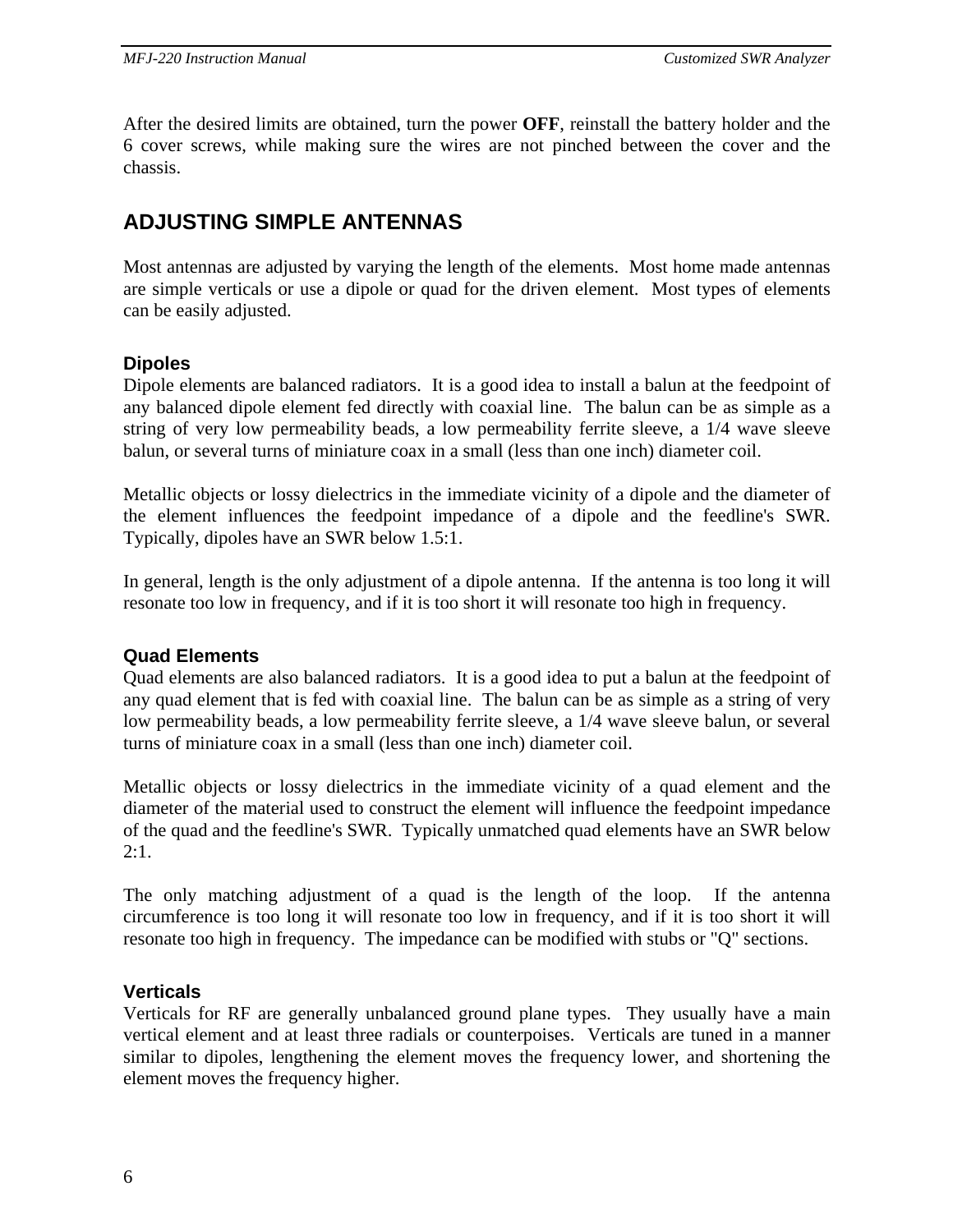#### **Tuning an Antenna**

Tuning basic antennas fed with  $50\Omega$  coaxial cable can be accomplished with the following steps:

- **1.** Connect the feedline to the MFJ-220.
- **2.** Adjust the MFJ-220 until the SWR reaches the lowest reading.
- **3.** Read the MFJ-220's frequency.
- **4.** Divide the measured frequency by the desired frequency.
- **5.** Multiply the present antenna length by the result of step 4. This is the new length needed.
- **Note:** This method may not work on loaded or electrically shortened antennas. They must be tuned by adjusting and re-testing until the proper frequency is obtained.

#### **Measuring the Feedpoint Resistance of Antennas**

The approximate feedpoint resistance of a low impedance (10-100 ohm) resonant antenna or load can be measured with the MFJ-220. An assortment of low value non-inductive resistors can be used to make these measurements.

**Note:** Remember that all lead lengths must be extremely.

- **1.** Connect the MFJ-220 directly across the terminals of the unknown impedance. If the load is unbalanced be sure that the ground is connected to the **ANTENNA** connector's ground.
- **2.** Adjust the MFJ-220 until the SWR reads the lowest value.
- **3.** If the SWR is not unity (1:1), place different resistors in parallel with the load. Adjust the potentiometer until the SWR is as good as possible.
- **4.** If the SWR only becomes worse go to step 7.
- **5.** If the SWR reaches unity, note the value of the resistor.
- **6.** The resistance of the load is found by using the formula below.

$$
R_A = \frac{50R}{R - 50}
$$
  
R<sub>A</sub> = Antenna resista  
R = Resistor

- **7.** If the earlier steps did not work put the resistor in series with the center pin (ungrounded terminal) of the **ANTENNA** connector.
- **8.** Adjust the value of the resistor until the SWR is unity (1:1).
- **9.** Subtract the value of the resistor used in step 8 from 50 to determine the load resistance.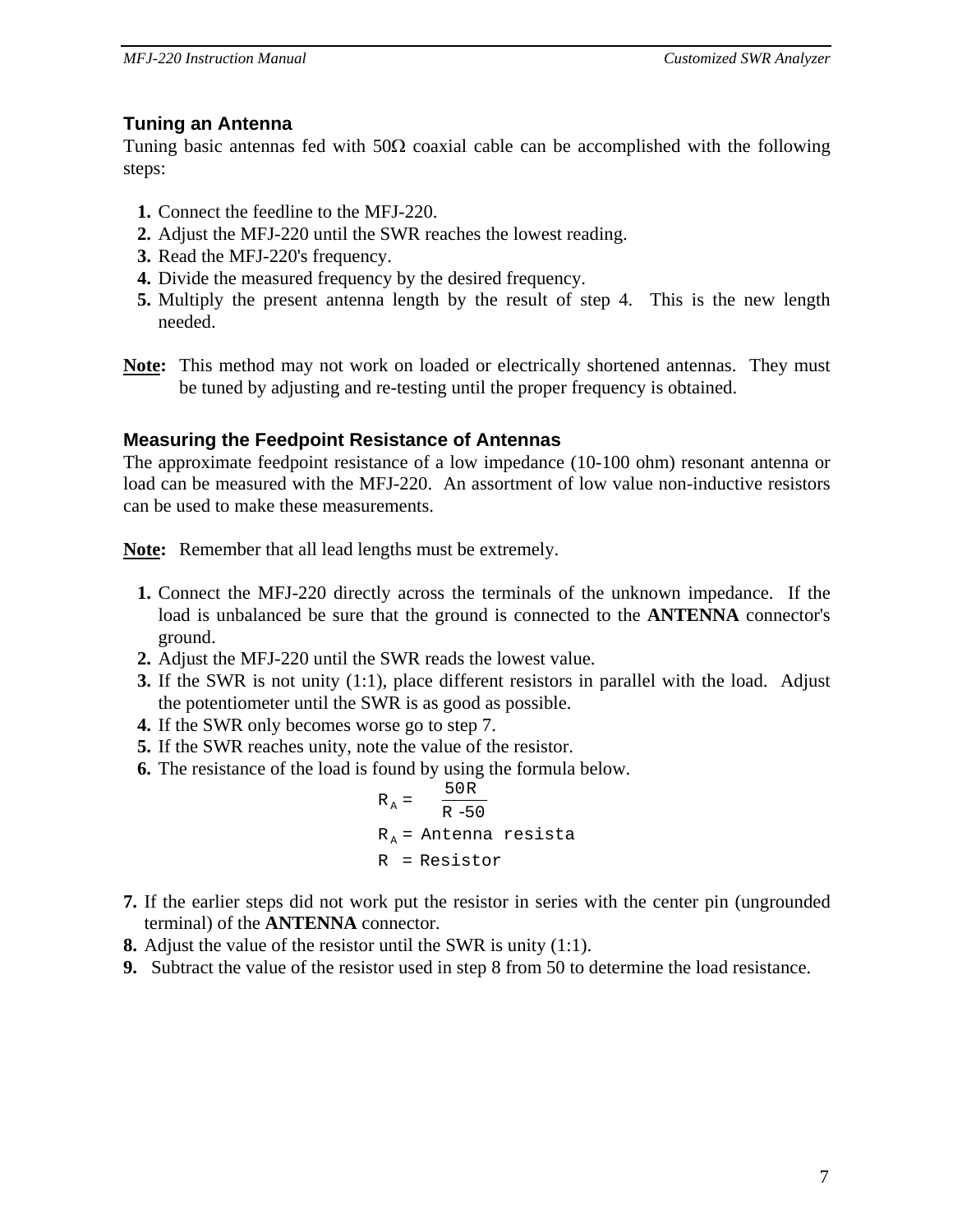## **TESTING AND TUNING STUBS AND TRANSMISSION LINES**

The proper length of quarter and half wave stubs or transmission lines can be found with this unit and a  $50\Omega$  non-inductive resistor. Accurate measurements can be made with any type of coaxial or two wire line. The line does *not* have to be 50Ω.

**Note:** Remember that all lead lengths must be extremely short.!

The stub to be tested should be attached through a series  $50\Omega$  non inductive resistor to the center conductor of the **ANTENNA** connector with a coaxial line. The shield should be grounded to the connector shell. For two wire lines the  $50\Omega$  resistor is connected in series with the ground shell of the connector and one feedline conductor. The other conductor of the balanced line connects directly to the center pin of the connector.

Coaxial lines can lie in a pile or coil on the floor, two wire balanced lines *must* be suspended in a straight line a few feet away from metallic objects or ground. The lines must be *open circuited* at the far end *for odd multiples* of 1/4 wave stubs (i.e., 1/4, 3/4, 1-1/4, etc.) and *short circuited for half wave stub multiples* (i.e., 1, 1-1/2, etc.)

Connect the coaxial line to the **ANTENNA** connector of the MFJ-220 and adjust the line or stub by the following method. For critical stubs you may want to **gradually** trim the stub to frequency.

- **1.** Determine the desired frequency and theoretical length of the line or stub.
- **2.** Cut the stub slightly longer than necessary.
- **3.** Measure the frequency of the lowest SWR. It should be just below the desired frequency.
- **4.** Divide the measured frequency by the desired frequency.
- **5.** Multiply the result by the length of the stub. This is the necessary stub length.
- **6.** Cut the stub to the calculated length and confirm that it has the lowest SWR near the desired frequency.

#### **Velocity Factor of Transmission Lines**

The MFJ-220 can accurately determine the velocity factor of any transmission line. Measure the velocity factor with the following procedure:

**Note:** Remember that all lead lengths must be extremely short.

- **1.** Cut a sample of the transmission line to a length of seven inches.
- **2.** Set up the line to measure a 1/4 wavelength stub (as in the section on Testing and Tuning Stubs).
- **3.** Cut off pieces of the open end of the stub until the lowest SWR occurs within the range of the **TUNE** control. This dip will occur slightly below the 1/4 wavelength resonant frequency.
- **4.** Read the frequency of the MFJ-220. This is the 1/4 resonant wavelength frequency of your transmission line.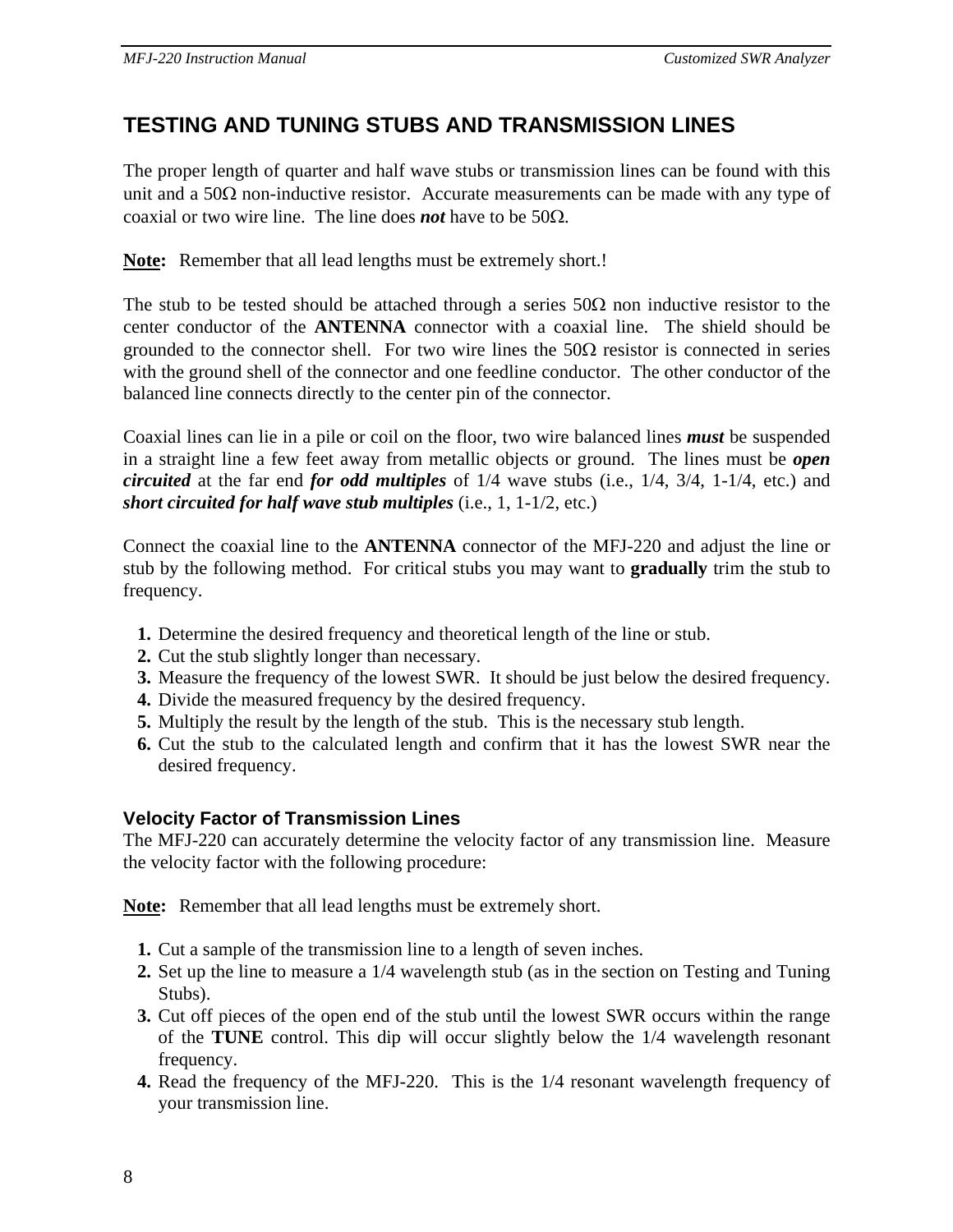**example:** On a four inch line the measured frequency was 433 MHz.

**5.** Divide 2950 by the measured frequency. This gives you the free space 1/4 wavelength in inches.

**example:** 2950 divided by a dip frequency of 433 MHz is 6.81 inches. This is the length of a free space 1/4 wave.

**6.** Divide the physical measured length of the feedline in feet by the free space 1/4 wavelength calculated in step 5.

**example:** 4 inches (physical length) divided by 6.81 inches (calculated free space length) equals .587 . The velocity factor is approximately .6 or 60%.

> Free space/4 wavelength  $\frac{2550}{\text{Low SW}}$ 2950

Nelocity Factor extual feedline length<br>Actual feedline length Free space/4 wavelength

### **Impedance of Transmission Lines**

The impedance of transmission lines between  $10\Omega$  and  $250\Omega$  can be measured with the MFJ-220 and an assortment of non-inductive resistor.

**Note:** Remember that all lead lengths must be extremely short.

- **1.** Measure the 1/4 wavelength frequency of a small sample of the transmission line to be tested as in Testing and Tuning Stubs section.
- **2.** Terminate the far end of the transmission line with a non-inductive resistor.
- **3.** Connect the transmission line to the MFJ-220 **ANTENNA** connector and set the analyzer to the 1/4 wave frequency.
- **4.** Observe the SWR as you vary the **TUNE** control from end to end of the frequency range selected.
- **5.** Select a resistor that produces the smallest SWR reading change over the entire **TUNE** range. Note that the *value* of the SWR is not important. Only the *change* in SWR as the frequency is varied is important.
- **6.** The value of the resistor will correspond closely to the line impedance.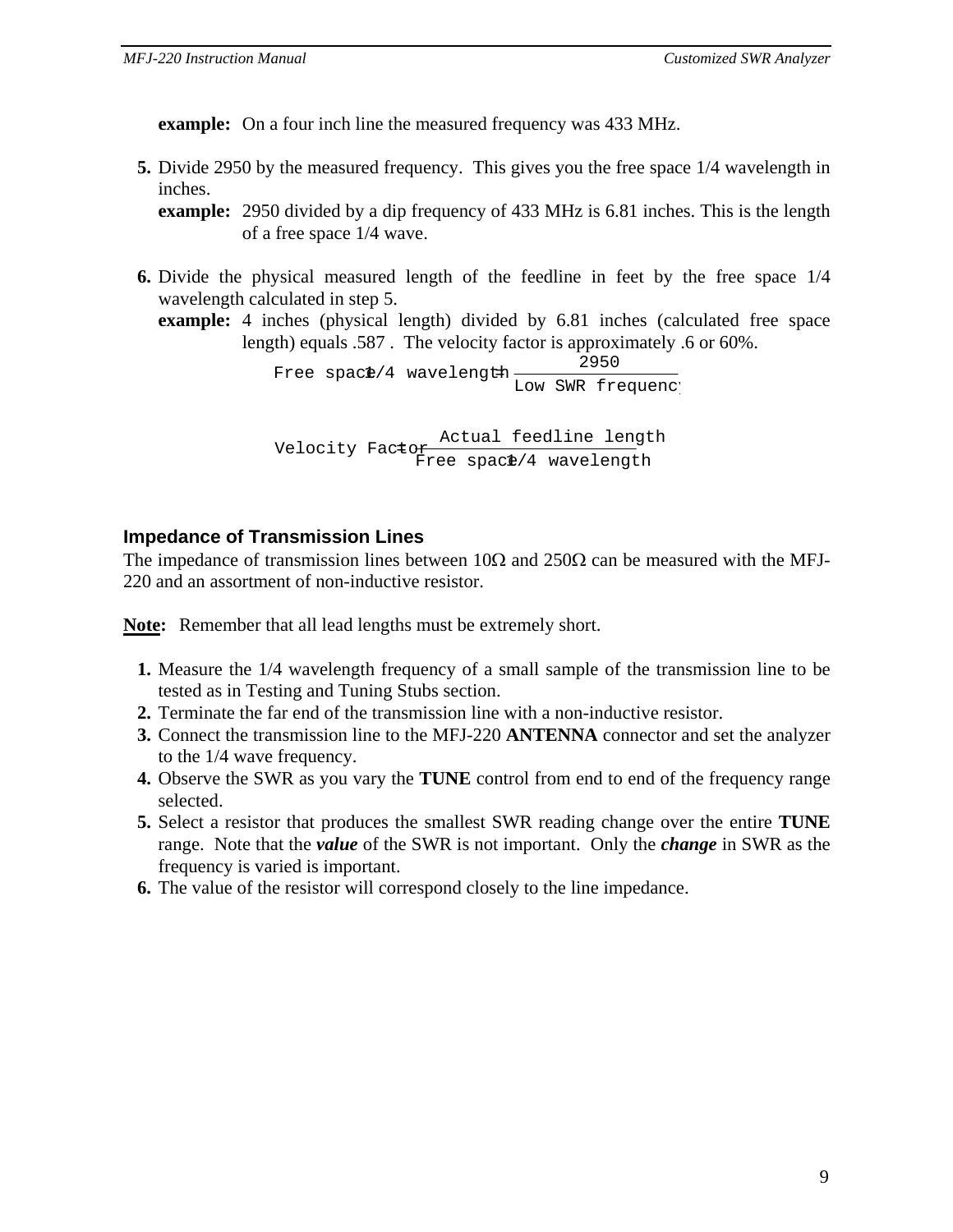#### **Estimating Transmission Line Loss**

The loss of  $50\Omega$  feedlines (between 3 and 10 dB) can be measured with the MFJ-220. It is a simple matter to find the loss at a known frequency and then estimate the loss at a lower frequency.

To measure feedline loss:

- **1.** Connect the feedline to the MFJ-220 **ANTENNA** connector.
- **2.** The far end of the feedline is either left unconnected or terminated with a direct short.
- **3.** Adjust the MFJ-220 frequency to the frequency desired and observe the **SWR**.

| <b>SWR</b> | <b>LOSS</b>        |
|------------|--------------------|
| 5.0:1      | 1.7 dB             |
| 4.5:1      | $1.9 \text{ dB}$   |
| 4.0:1      | $2.2 \text{ dB}$   |
| 3.5:1      | 2.5dB              |
| 3.0:1      | 3.0 <sub>d</sub> B |
| 2.5:1      | 3.6dB              |
| 2.0:1      | 4.7 dB             |
| 1.7:1      | $5.8\,\mathrm{dB}$ |
| 1.5:1      | 6.9 dB             |
| 1.2:1      | 10.3 dB            |
| 1.1:1      | 13.2 dB            |

## **ADJUSTING MATCHING NETWORKS**

The MFJ-220 can be used to adjust matching networks. Connect the MFJ-220 **ANTENNA** connector to the network's  $50\Omega$  input and the desired load to the network output.

#### **WARNING: RF Power Must Never Be Applied To The MFJ-220.**

- **1.** Connect the MFJ-220 to the matching network input.
- **2.** Turn on the MFJ-220 and adjust it to the desired frequency.
- **3.** Adjust the matching network until the SWR becomes unity (1:1).
- **4.** Turn off the MFJ-220 and re-connect the transmitter.

#### **Adjusting Amplifier Networks**

The MFJ-220 can be used to test and adjust RF amplifiers or other matching networks without applying operating voltages.

The tubes or transistors and the other components should be left in the same physical position. They should remain connected so the circuit's stray capacitance is not changed. A noninductive resistor with a value equal to the approximate driving impedance of the tube or transistor is installed at the input of the amplifying device. This resistor should have very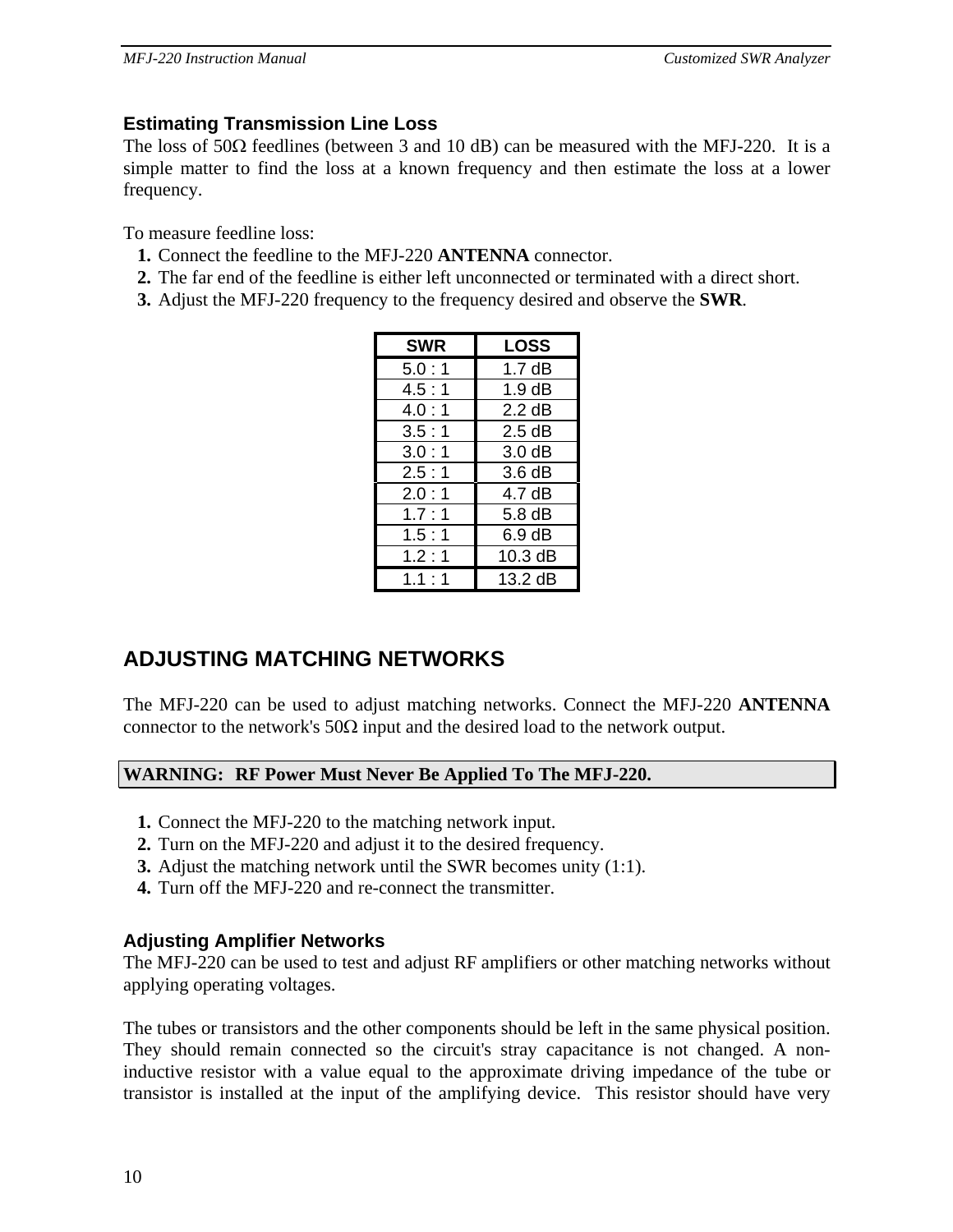short leads and be connected between the device input and the chassis. To align the output circuit connect a resistor with a value equal to the anode (or output) impedance of the amplifying device between the anode (or output) of the device and the chassis. The appropriate network can now be adjusted for lowest SWR on the MFJ-220.

The antenna relay (if internal) can be engaged with a small power supply so that the coax input and output connectors are tied to the networks.

**CAUTION:** The driving impedance of most amplifiers changes as the drive level is varied. Do not attempt to adjust the input network with the amplifier in an operating condition. The RF level from the MFJ-220 is too low.

## **USING THE MFJ-220 AS A SIGNAL SOURCE**

The MFJ-220 can provide a crude signal source for testing and alignment. Signal is produced by the internal voltage controlled oscillator and can be taken from the **ANTENNA** connector. The MFJ-220 provides around 6dBm from the antenna jack.

An attenuator pad or variable resistor can be used to reduce the output level of the MFJ-220.

## **TECHNICAL ASSISTANCE**

If you have any problem with this unit first check the appropriate section of this manual. If the manual does not reference your problem or your problem is not solved by reading the manual, you may call *MFJ Technical Service* at **662-323-0549** or the *MFJ Factory* at **662- 323-5869**. You will be best helped if you have your unit, manual and all information on your station handy so you can answer any questions the technicians may ask.

You can also send questions by mail to MFJ Enterprises, Inc., 300 Industrial Park Road, Starkville, MS 39759; by FAX to 662-323-6551; or by email to techinfo@mfjenterprises.com. Send a complete description of your problem, an explanation of exactly how you are using your unit, and a complete description of your station.